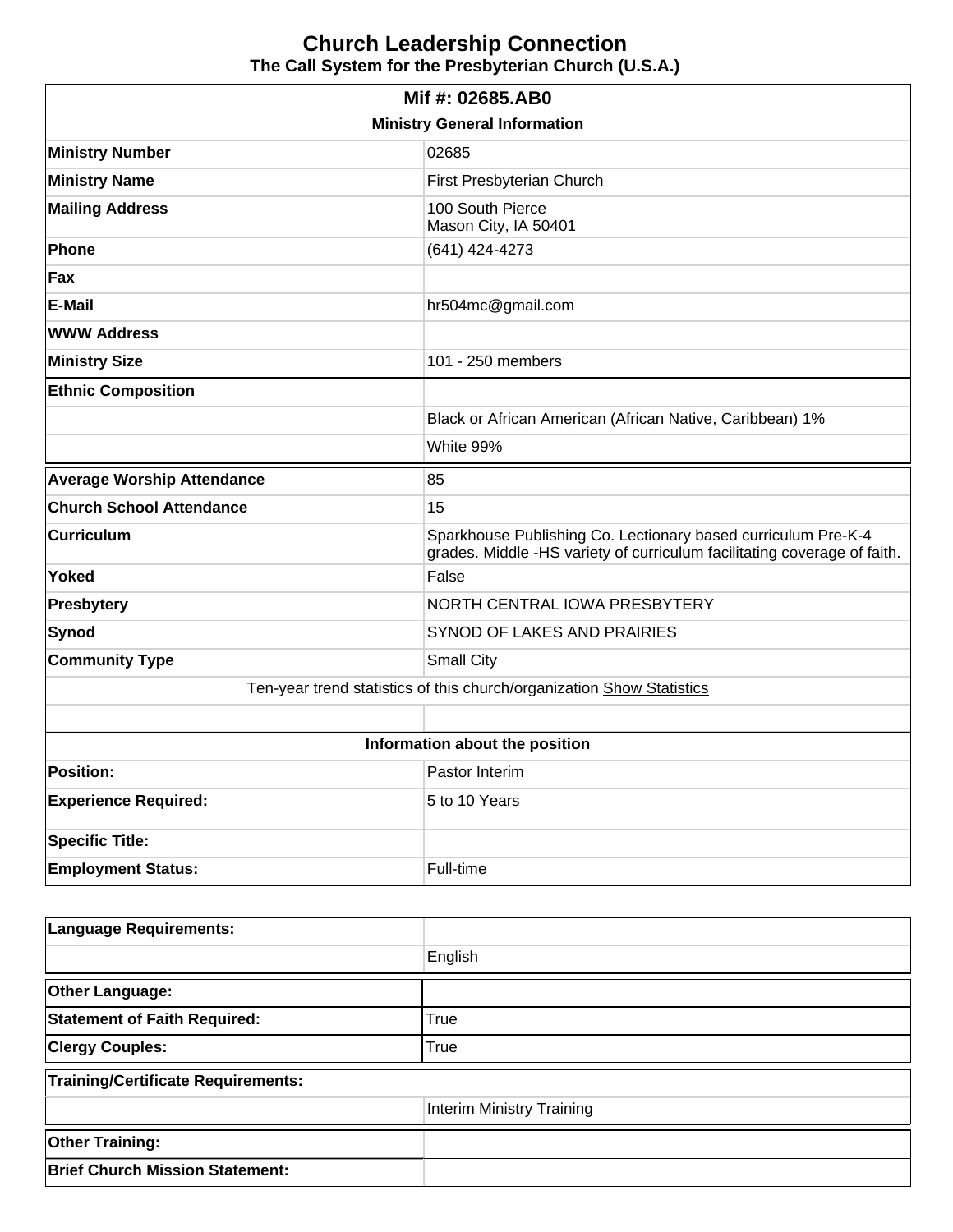# **Church Leadership Connection The Call System for the Presbyterian Church (U.S.A.)**

**FAITH VISION STATEMENT**

**The vision of First Presbyterian Church is to glorify God by:**

**GATHERING as children of God;**

**GROWING together in faith, hope, and love; and**

**GOING out to make Christ known.** 

**What is the congregation's or organization's vision for ministry:** 

Our vision is to gather as children of God in weekly worship, small groups, and ministry teams. We grow together by gathering in worship and Bible study, welcoming all, and going out to glorify God in search of opportunities to minister to others locally and throughout the world.

#### **How do you feel called to reach out to address the emerging needs of your community or constituency:**

Our church regularly volunteers at the Community Kitchen, Food Pantry, and Meals on Wheels. We are collaborating with several churches in the community providing items such as personal hygiene items for community members in need and for a project providing beds and bedding for children who have been referred through the Crisis Intervention Program. At present we support two international mission workers. Mission trip participants from youth to adult have supplied workers and supplies for trips to New Mexico, Montana, Mexico, Minneapolis, Missouri, and many others. Money and supplies have been collected for emergency relief locally and as far away as the Mexican border. During the pandemic, we developed a more intentional way of reaching out to members of our own congregation. Members were called to check on their health and welfare. Personal visits were made, where possible, by meeting families and children outside. Zoom was used to connect members and small groups, or their gatherings were held outside during warm weather. Our youth were served with similar projects and personally delivered packets weekly from our Director of Youth and Family Ministry. The technical capabilities of the church have been enhanced to help evolve from taped services to real time online services when our church returned to in person worship.

#### **How will this position help you to reach your vision and mission goals:**

We look to an interim pastor who will continue to inspire and challenge us with innovative and enhanced ideas as we seek ways to serve our members and community.

#### **Provide a description of the characteristics needed by the person who is open to being called to this congregation and or organization:**

This individual should have experience as a called pastor and/or interim pastor and preferably completed the Interim Ministry training. The candidate should have effective interpersonal communication skills to lead staff, should have the ability to understand the needs of the varying ages of the church family,and have joyful connections with the youth and varying ages of our congregation. The interim pastor should be a good speaker/listener and know when to speak and when to listen as well as the ability to understand differing points of view.

#### **What specific tasks, assignments, and program areas will this person have responsibility?**

A successful interim pastor will assess our congregation's current and long-term needs. The Pastor will prepare the congregation for new pastoral leadership by providing counsel and leadership to the congregation through the transition process. The candidate will lead worship, administer sacraments, moderate session meetings, visit home bound/Care Center members as well as be available to visit prospective members and provide pastoral care for those needing counsel. The interim pastor will lead and be a resource for all church staff members, ministry teams, and other volunteers to fulfill their goals.

**Optional Links:**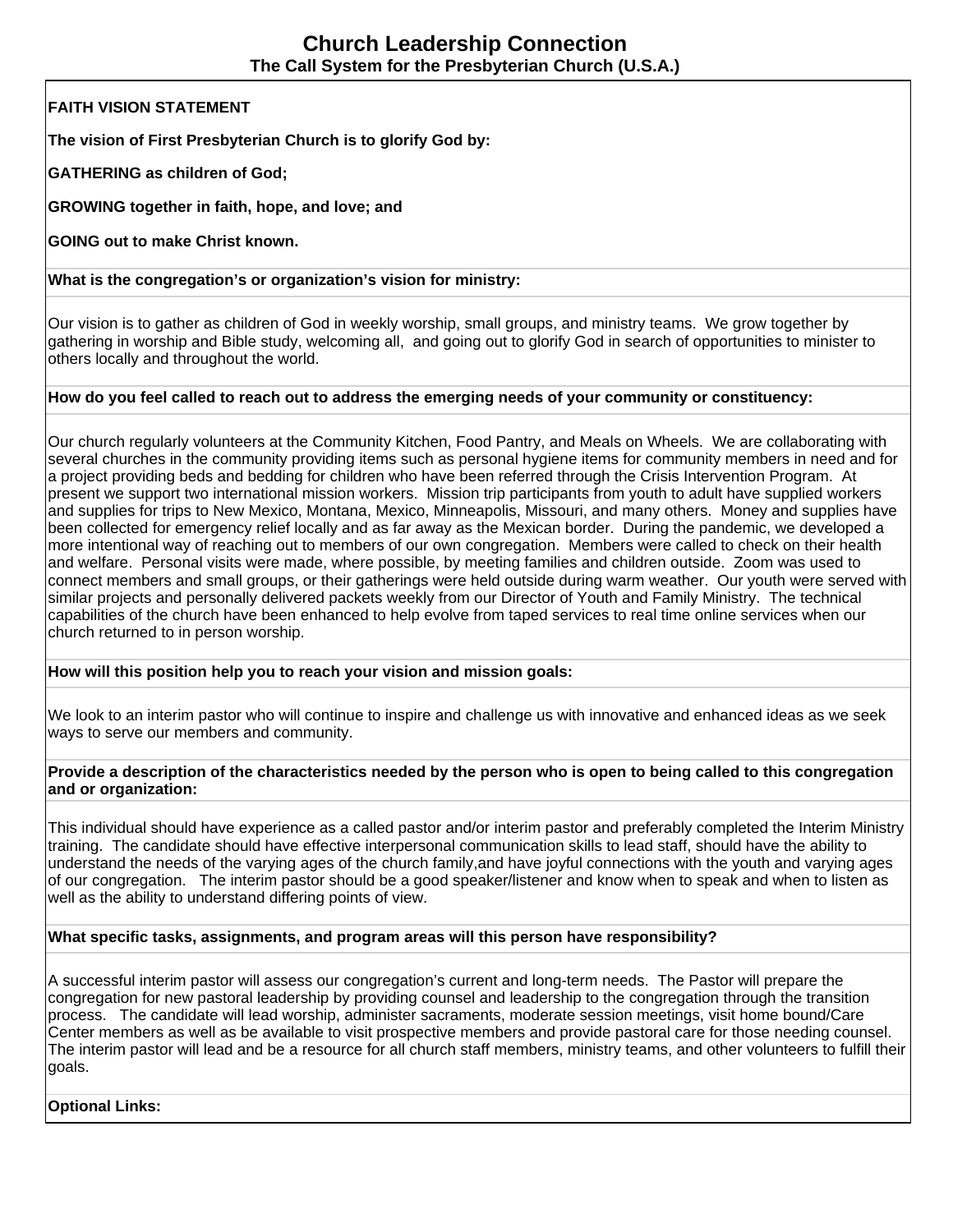# **Church Leadership Connection The Call System for the Presbyterian Church (U.S.A.)**

fpc-mc.com (church website) masoncityia.com (Mason City Chamber of Commerce) **Leadership Competencies: Compassionate** Preaching and Worship Leadership **Teacher Communicator Contextualization** Decision Making Organizational Agility Collaboration Interpersonal Engagement **Motivator** 

### **Compensation and Housing: [Cost of Living Calculator](http://www.bankrate.com/brm/movecalc.asp)**

**Minimum Effective Salary:** \$60,000

**Housing Type:** Housing Allowance

| <b>References:</b> |                                                    |                               |                                                               |                         |
|--------------------|----------------------------------------------------|-------------------------------|---------------------------------------------------------------|-------------------------|
| Name               | <b>Address</b>                                     | <b>Phone Numbers Relation</b> |                                                               | Email                   |
| David Feltman      | 9206 Hess Road, Waterloo IA 319-232-3570<br>150701 |                               | Retired<br>Prebytery<br>Leader                                | davidafeltman@gmail.com |
| <b>Sue Stone</b>   | 120 1st Street NE, Mason<br><b>City IA 50401</b>   | 1641-424-1300                 | Manager of<br>Hygiene<br>Pantry at St.<br>John's<br>Episcopal |                         |
| Mike Mahaffey      | 31 Copperdale Drive,<br>Simpsonville, SC 29681     | 1641-529-2115                 | Former<br>Church<br>Imember                                   | mdmahaffey@me.com       |

**Has the Pastor Nominating Committee and Search committee affirmed its intention to follow the Form Of Government in this regard?**

Yes

**Version Track Info: This MIF was last updated on 01/20/2022**

| <b>Self-referral Contact Information</b> |                                        |  |  |
|------------------------------------------|----------------------------------------|--|--|
| <b>EP:</b> Rev. Ian McMullen             | Address 1864 Hwy 86, Milford, IA 51351 |  |  |
| Daytime Phone (515) 450-7534             | <b>Office Phone</b> (319) 233-1747     |  |  |
| Fix                                      | Email ian@presbyteries.org             |  |  |
| <b>COM: Rev. Steve Nofel</b>             | Address 1864 Hwy 86, Milford IA 51351  |  |  |
| Daytime Phone (402) 202-2381             | <b>Office Phone</b> (319) 233-1747     |  |  |
| Fix                                      | <b>Email</b> scnofel@gmail.com         |  |  |